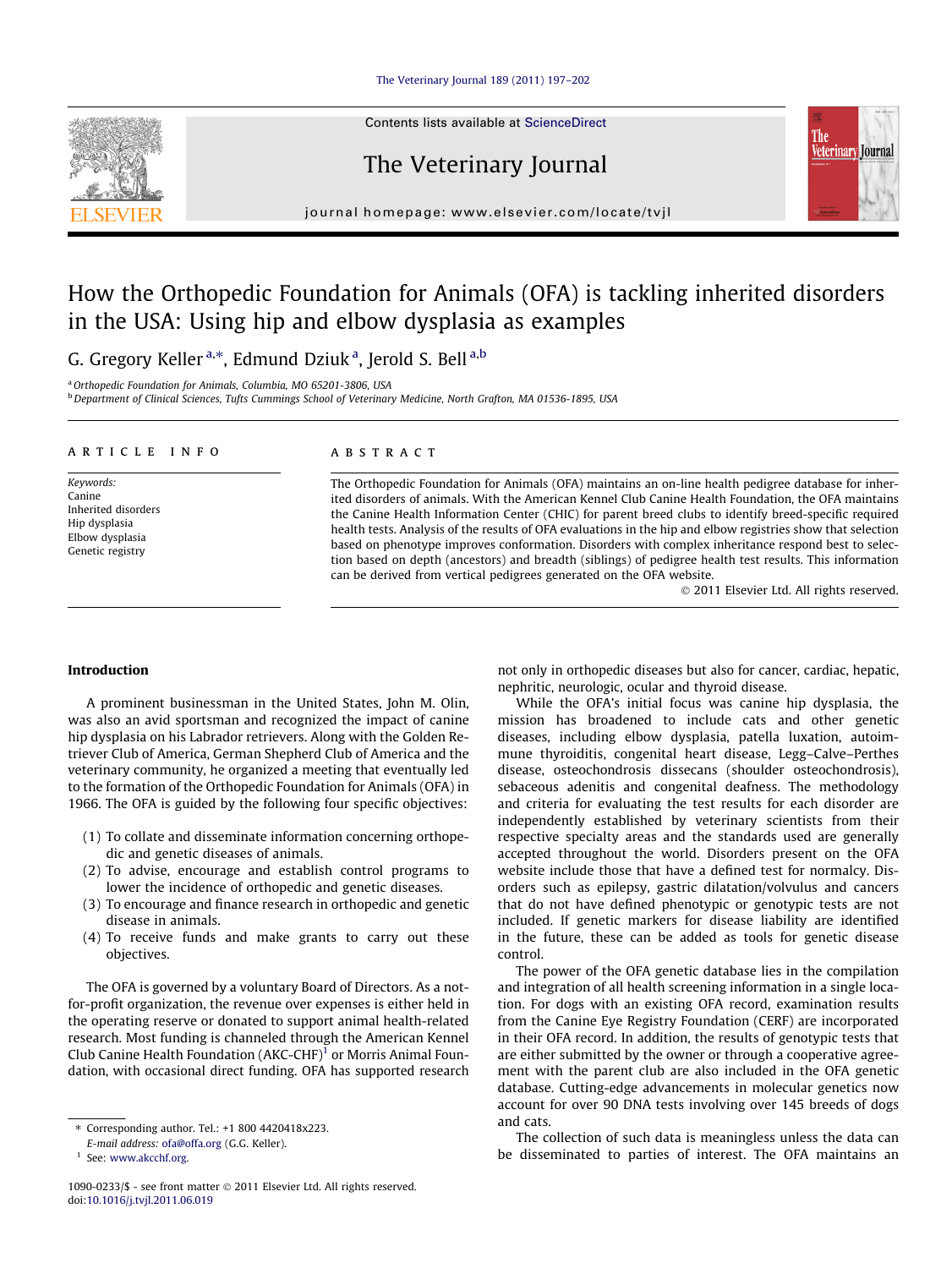on-line database of >1 million phenotypic and genotypic test results.<sup>2</sup> All normal or grades of normal results in the OFA database are available on-line. Abnormal or grades of abnormal results are available on-line if released by the owner, or if the results are part of a breed club program where all (normal and abnormal) test results are published.

The Canine Health Information Center  $(CHIC)^3$  is a program that is dually sponsored by the OFA and the AKC-CHF. The parent clubs determine the breed-specific health issues for CHIC certification and encourage breeder participation in the program. The CHIC program is not about normalcy; it is about health consciousness. Dogs receive CHIC certification if they have completed the required breed-specific health testing, regardless of the test results. Other requirements include permanent identification (tattoo or microchip) and release to the open database of abnormal results. CHIC encourages health screening to improve the overall health of breeds. There are presently over 139 parent breed clubs participating, with over 64,500 dogs achieving CHIC certification.

The acceptance of the CHIC certification program by parent breed clubs and breeders provides an avenue for the only proven method of genetic disease control: breed-specific phenotypic and genotypic screening of prospective breeding stock. The CHIC program provides a standard for breeders to practice health-conscious breeding. It also allows pet owners to screen prospective purchases for evidence of health-conscious breeding.

Another goal of the CHIC program is to collect and store canine DNA samples, along with corresponding genealogic and phenotypic information, to facilitate future research and testing aimed at reducing the incidence of inherited disease in dogs. Researchers have been hampered by the lack of appropriate DNA samples and the DNA repository addresses this need. To date, the CHIC DNA Repository contains DNA from over 12,500 dogs and has received 17 requests from researchers, resulting in the distribution of over 2,200 DNA samples with their appropriate health and pedigree information.

To evaluate hip dysplasia, the OFA employs the ventrodorsal hip-extended positioning recommended by the American Veterinary Medical Association ([AVMA Council on Veterinary Service,](#page-5-0) [1961\)](#page-5-0). The in-house radiologist is the sole evaluator for preliminary evaluation of dogs <24 months of age. The reliability of preliminary hip evaluations for predicting of-age OFA ratings was demonstrated by [Corley et al. \(1997\)](#page-5-0). Dogs or cats must be  $\geq$  24 months of age to receive OFA hip certification. Radiographs are independently evaluated by three board-certified veterinary radiologists out of a pool of consultants maintained by the OFA. The consensus rating of these three radiologists becomes the hip rating that is reported to the owner and referring veterinarian. There is a high degree of inter- and intra-reader correlation for conventional and digital images [\(Corley, 1992; Essman and Sher](#page-5-0)[man, 2006\)](#page-5-0).

Seven OFA hip ratings are reported: Excellent, Good, Fair, Borderline, Mild, Moderate or Severe. The first three ratings are considered to be normal, while the last three ratings are regarded as dysplastic. A Borderline rating is given when there is no clear consensus between radiologists to place the hips in a category of normal or dysplastic. It is recommended that dogs with this rating have a repeat radiograph submitted after a minimum of 6 months.

The OFA elbow dysplasia registry employs the protocol established by the International Elbow Working Group (IEWG), $4$  which consists of Normal or Grades I, II or III Dysplastic based on the severity of secondary osteoarthritis/degenerative joint disease present on an extreme flexed mediolateral view ([International Elbow Working](#page-5-0) [Group, 2001](#page-5-0)). When a specific component of elbow dysplasia is observed, it is reported in addition to the Grade as ununited anconeal process, osteochondrosis or fragmented medical coronoid process. Elbow radiographs are subjected to the same of-age or preliminary evaluation and certification process as hip radiographs.

Diseases with complex inheritance can respond to selective pressure based on phenotype [\(Keller, 2006; Pirchner, 1983\)](#page-5-0). In this manuscript, the OFA hip and elbow registries are used to illustrate this response.

#### Materials and methods

The OFA hip registry of 1,187,831 evaluations was queried for hip ratings of progeny where both parents also had known of-age hip ratings. Data were collected on progeny with of-age or preliminary hip confirmation ratings of normal (Excellent, 1; Good, 2; Fair, 3) or dysplastic (Mild, 5; Moderate, 6; Severe, 7). Progeny with Borderline (4) hip ratings were not included. The hip ratings of both parents were recorded, including all seven grades. A hip Combined Parent Score (CPS) for each mating was determined by adding together the numbers corresponding to the hip rating for each parent; for two OFA Excellent parents the CPS was 2 and for two OFA Severe parents the CPS was 14. Matings with the same CPS were combined together for analysis; e.g. Good mated to Borderline, Fair mated to Fair and Excellent mated to Mild all have a CPS of 6.

The OFA elbow registry of 260,195 evaluations was queried for elbow ratings of progeny where both parents had known of-age elbow ratings. Data were collected on progeny with preliminary or of-age elbow confirmation ratings of Normal (1) or dysplastic (Grade I, 2; Grade II, 3; Grade III, 4). An elbow CPS for each mating was determined by adding together the numbers corresponding to the elbow rating for each parent; for two OFA Normal parents the CPS was 2 and for two OFA Grade III parents the CPS was 8. Matings with the same CPS were combined together for analysis.

Pearson correlation analysis was performed to compare the CPS of matings to the observed percentages of hip dysplasia or elbow dysplasia in the progeny.

### Results

[Table 1](#page-2-0) shows the hip ratings for 490,966 progeny in the OFA hip registry with known sire and dam hip ratings. The percentage of dysplastic progeny increased as the parental hip scores increased. The total number of hip radiograph submissions from parents with normal hip ratings was significantly greater than those from parents with dysplastic hip ratings ( $P > 0.05$ ).

[Fig. 1](#page-2-0) shows the relationship between the CPS and the percentage of dysplastic progeny. Matings with the same CPS (on the diagonal of [Table 1](#page-2-0)) were strongly correlated with increasing percentages of dysplastic progeny (Pearson correlation coefficient  $r = 0.96$ ;  $P > 0.05$ ). The single CPS that did not reflect this trend was for matings between two severely dysplastic parents, where only 18 progeny were submitted for evaluation.

[Table 2](#page-3-0) shows the elbow ratings for 67,599 progeny in the OFA elbow registry with known sire and dam elbow ratings. Matings including one normal parent had significantly lower percentages of progeny with elbow dysplasia (12.4%) than those between two parents with elbow dysplasia  $(45.4%) (P > 0.05)$ . Matings involving a parent with Grade I elbow dysplasia produced significantly more elbow dysplasia (25.6%) than matings including a parent with normal elbows ( $\gamma^2$  = 0.77, 6 df, P = 0.99).

[Fig. 2](#page-3-0) shows the relationship between the CPS and the percentage of progeny with elbow dysplasia. The Pearson correlation coefficient between the CPS and percentage of dysplastic progeny was  $r = 0.06$ . The lack of correlation is due to the low percentage of dysplasia in progeny of Grade III sires bred to Grade II dams, and Grade III parents bred to each other. The total number of progeny from these matings numbered 14 and 3, respectively.

## Discussion

The OFA hip data and CPS demonstrate that hip dysplasia is inherited in an additive and quantitative manner. This verifies

<sup>&</sup>lt;sup>2</sup> See: [www.offa.org](http://www.offa.org).

<sup>&</sup>lt;sup>3</sup> See: [www.caninehealthinfo.org.](http://www.caninehealthinfo.org)

<sup>4</sup> See: [www.iewg-vet.org/](http://www.iewg-vet.org/).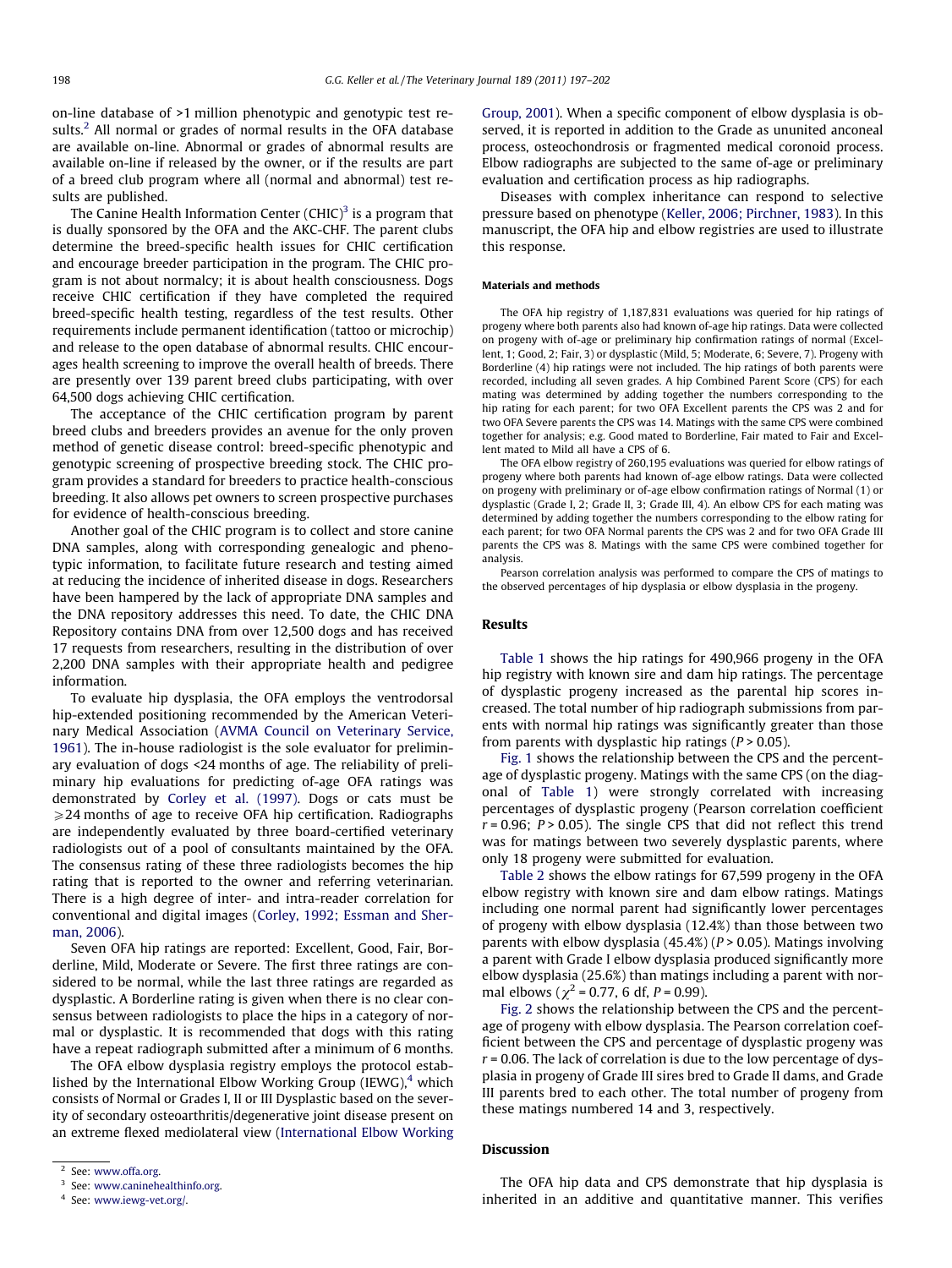<span id="page-2-0"></span>

| Table 1 |  |  |  |  |
|---------|--|--|--|--|
|---------|--|--|--|--|

| Progeny results of matings between parents with known hip scores. |  |  |  |  |
|-------------------------------------------------------------------|--|--|--|--|
|                                                                   |  |  |  |  |

| Sire rating    | Dam rating    |         |            |                |            | Total        |            |         |
|----------------|---------------|---------|------------|----------------|------------|--------------|------------|---------|
|                | Excellent (1) | Good(2) | Fair $(3)$ | Borderline (4) | Mild $(5)$ | Moderate (6) | Severe (7) |         |
| Excellent (1)  |               |         |            |                |            |              |            |         |
| Dysplastic (%) | 3.6           | 6.1     | 9.6        | 12.3           | 13.4       | 18.7         | 18.5       |         |
| Total          | 17,972        | 52,784  | 9039       | 155            | 1271       | 729          | 65         | 82,015  |
| Good(2)        |               |         |            |                |            |              |            |         |
| Dysplastic (%) | 5.8           | 9.6     | 14.6       | 17.5           | 18.9       | 23.0         | 31.5       |         |
| Total          | 50,485        | 217,938 | 49,212     | 811            | 6930       | 3973         | 461        | 329,810 |
| Fair $(3)$     |               |         |            |                |            |              |            |         |
| Dysplastic (%) | 9.4           | 14.1    | 19.8       | 22.8           | 26.5       | 32.2         | 37.1       |         |
| Total          | 6241          | 41,628  | 13,513     | 263            | 2301       | 1328         | 167        | 65,441  |
| Borderline (4) |               |         |            |                |            |              |            |         |
| Dysplastic (%) | 8.9           | 17.7    | 20.2       | 22.2           | 30.8       | 50.0         | 50.0       |         |
| Total          | 79            | 532     | 168        | 9              | 39         | 30           | 4          | 861     |
| Mild $(5)$     |               |         |            |                |            |              |            |         |
| Dysplastic (%) | 16.4          | 18.3    | 27.2       | 36.2           | 29.6       | 41.4         | 45.0       |         |
| Total          | 807           | 4531    | 1532       | 47             | 459        | 239          | 40         | 7655    |
| Moderate (6)   |               |         |            |                |            |              |            |         |
| Dysplastic (%) | 18.9          | 22.8    | 31.6       | 34.4           | 35.0       | 38.0         | 65.3       |         |
| Total          | 428           | 2618    | 896        | 32             | 266        | 213          | 49         | 4502    |
| Severe (7)     |               |         |            |                |            |              |            |         |
| Dysplastic (%) | 22.0          | 24.2    | 36.0       | 44.4           | 39.6       | 55.8         | 44.4       |         |
| Total          | 59            | 360     | 136        | 9              | 48         | 52           | 18         | 682     |
| Total          | 76,071        | 320,391 | 74,496     | 1326           | 11,314     | 6564         | 804        | 490,966 |



Fig. 1. Relationship of Combined Parent Score to percentage of hip dysplastic progeny.

the conclusions of other researchers that canine hip dysplasia is inherited as a quantitative trait ([Leighton, 1997; Zhu et al., 2009;](#page-5-0) [Hou et al., 2010\)](#page-5-0). [Hou et al. \(2010\)](#page-5-0) analyzed all Labrador retrievers in the open-access OFA hip database and calculated an heritability of 0.21, which confirms hip dysplasia acting as a moderately heritable disease. They also confirmed a steady genetic improvement of OFA hip ratings in the breed over a 40 year period. These results validate the OFA recommendation that using parents with better phenotypic hip conformation produces offspring with better hips.

It was expected that fewer radiographs would be submitted for the progeny of two dysplastic parents, since fewer breeders perform such matings. The low numbers may also be due to pre-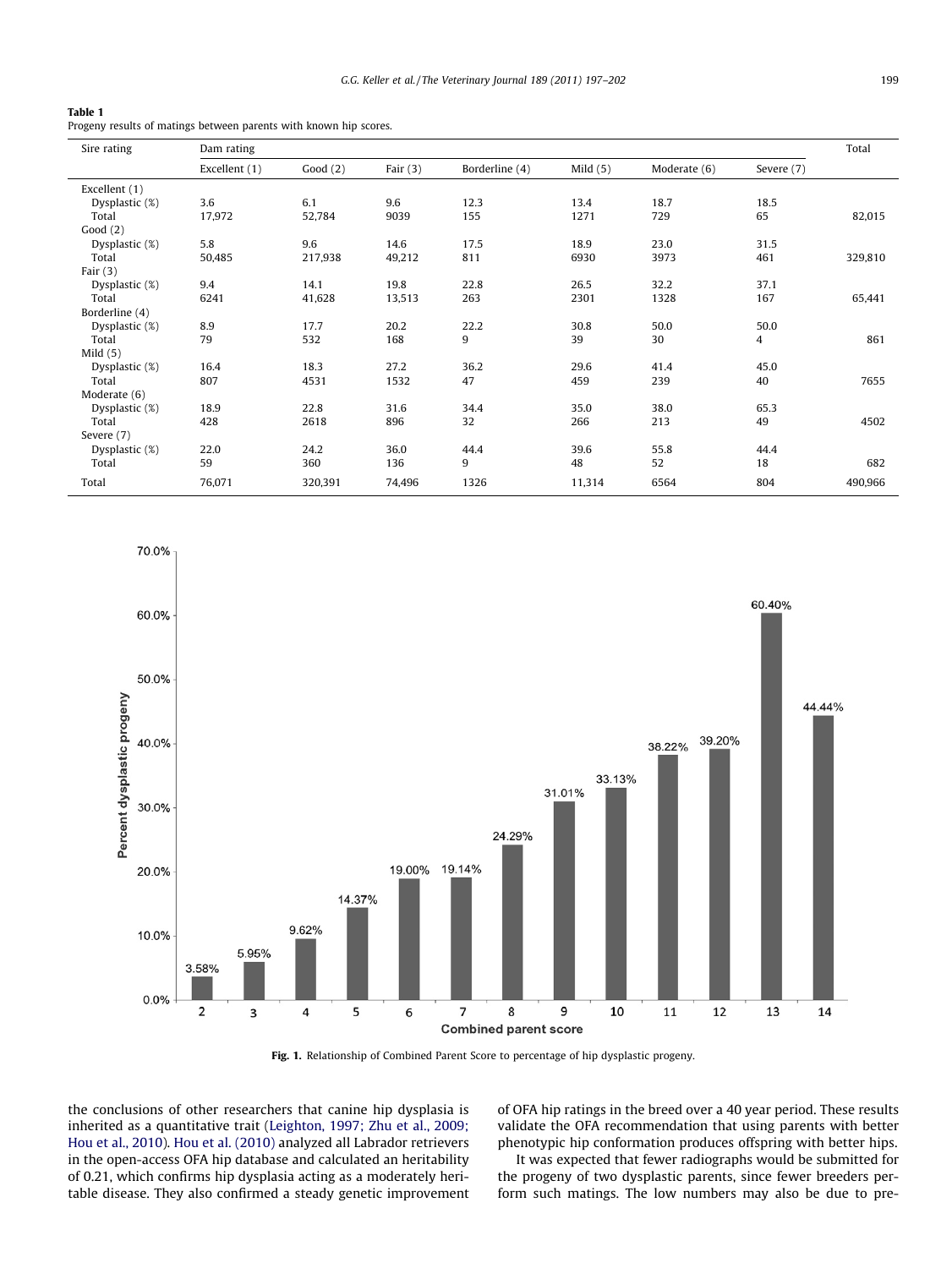<span id="page-3-0"></span>Table 2 Progeny results of matings between parents with known elbow scores.

| Sire rating                 |               | Dam rating     |                 |                  |        |  |
|-----------------------------|---------------|----------------|-----------------|------------------|--------|--|
|                             | Normal<br>(1) | Grade I<br>(2) | Grade II<br>(3) | Grade III<br>(4) |        |  |
| Normal (1)                  |               |                |                 |                  |        |  |
| Dysplastic<br>(%)           | 10.1          | 24.1           | 29.4            | 28.1             |        |  |
| Total                       | 55,867        | 4309           | 875             | 167              | 61,218 |  |
| Grade $I(2)$                |               |                |                 |                  |        |  |
| Dysplastic                  | 22.0          | 41.0           | 46.9            | 52.2             |        |  |
| $(\%)$                      |               |                |                 |                  |        |  |
| Total                       | 3917          | 591            | 145             | 23               | 4676   |  |
| Grade II (3)                |               |                |                 |                  |        |  |
| <b>Dysplastic</b><br>(%)    | 32.6          | 55.4           | 65.8            | 57.1             |        |  |
| Total                       | 1121          | 222            | 38              | 14               | 1395   |  |
| Grade III $(4)$             |               |                |                 |                  |        |  |
| <b>Dysplastic</b><br>$(\%)$ | 23.9          | 38.1           | 14.3            | 0.0              |        |  |
| Total                       | 251           | 42             | 14              | 3                | 310    |  |
| Total                       | 61,156        | 5164           | 1072            | 207              | 67,599 |  |

screening of radiographs with obviously dysplastic hips by veterinarians; these radiographs may not be submitted to the OFA for evaluation [\(Paster et al., 2005\)](#page-5-0). This would reduce the resultant frequencies of dysplastic individuals. Prescreening of dysplastic radiographs for OFA submission appears to be constant over time ([Reed et al., 2000\)](#page-5-0).

Traits such as hip dysplasia and elbow dysplasia are complexly (polygenically) inherited, with increasing incidence based on increasing frequencies of susceptibility alleles at loci that contribute to variation in liability. Selection based on vertical or depth-ofpedigree hip ratings (parents and grandparents), when combined with an individual's own rating, increases the accuracy of selection and hence response to selection. Similarly, selection based on horizontal or breadth-of-pedigree hip ratings (siblings), when combined with an individual's own rating, increases accuracy of selection and hence response to selection [\(Pirchner, 1983; Keller,](#page-5-0) [2006\)](#page-5-0).

Breeding schemes that employ estimated breeding values (EBVs) that combine phenotypic ratings from all known relatives (weighted according to genetic relationship) provide the greatest selective power, rather than single measurements on individual dogs [\(Zhu et al., 2009; Hou et al., 2010\)](#page-5-0). EBVs that utilize molecular genetic markers for liability genes would be even more beneficial ([Stock and Distl, 2010; Zhou et al., 2010\)](#page-5-0).

The open-access OFA health database website provides breeders with the information that helps them to make informed breeding decisions. When an individual dog's record is accessed, detailed information on all recorded health issues, including test results, age at the time of testing and the resulting certification numbers, are available. Sire and dam information are provided, as well as information on full and half siblings and any offspring that may be in the database. A vertical pedigree can be generated from a link on the individual's OFA page, providing traditional depth of pedigree and breadth of pedigree health information. This type of data is extremely useful when trying to make selection decisions based on phenotypic data.

The vertical hip pedigree of the Golden retriever Champion (Ch.) Faera's Starlight ([Fig. 3](#page-4-0)) shows how parent, grandparent, offspring and sibling information are combined in a single graphic format for evaluation. Whilst this dog had hips with an Excellent rating, he was bred from Fair- and Good-rated parents, with three Fair- and one Good-rated grandparents. While he produced 92.4% normal offspring with a preponderance of Good ratings, he produced more Fair- than Excellent-rated offspring. The vertical pedigree provides more information than the single individual rating. Vertical



Fig. 2. Relationship of Combined Parent Score to percentage of elbow dysplastic progeny.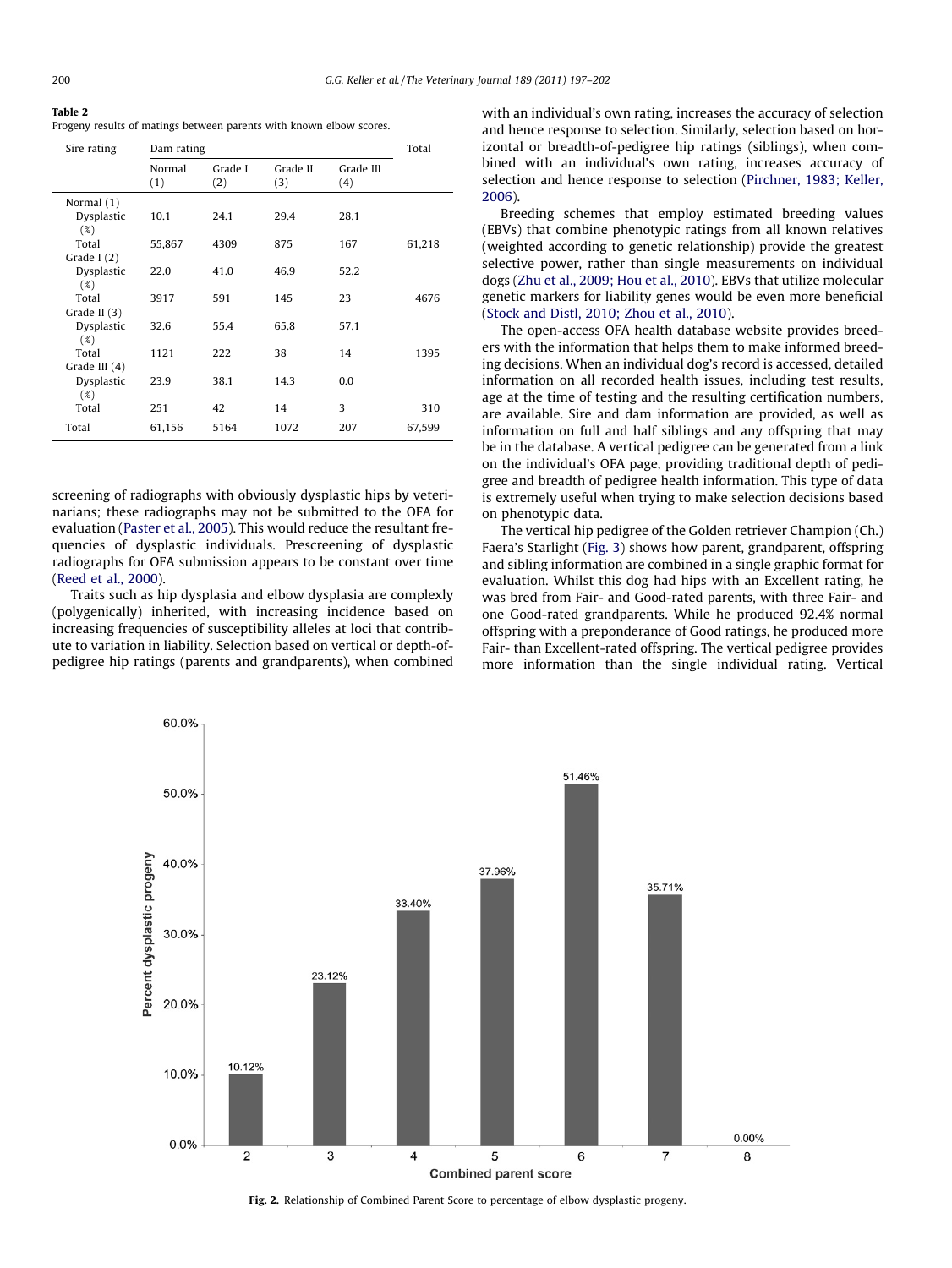## <span id="page-4-0"></span>**FAERA'S STARLIGHT SN70962301**

| <b>FAERA'S STARLIGHT</b><br>subject "EXCELLENT"                                                                                                                                                                                  | <b>TWIN-BEAU-D'S</b><br><b>PETERBUILT</b><br>sire "FAIR" | <b>PEBWIN MAKING THE</b><br><b>ODDS</b><br>paternal grandsire "FAIR"<br>Sibs(4)<br>GOOD(3)<br>FAIR(1)     |
|----------------------------------------------------------------------------------------------------------------------------------------------------------------------------------------------------------------------------------|----------------------------------------------------------|-----------------------------------------------------------------------------------------------------------|
| Sibs(2)<br>GOOD(2)<br>Offspring(126)<br>EXCELLENT(10)                                                                                                                                                                            | Sibs(3)<br>GOOD(1)<br>FAIR(2)                            | <b>TWIN-BEAU-D'S SIGNET</b><br><b>PREMIER</b><br>paternal granddam "FAIR"<br>Sibs(0)                      |
| GOOD(70)<br>PRELIMINARY GOOD(1)<br><b>FAIR(37)</b><br>PRELIMINARY FAIR(1)<br>BORDERLINE(1)<br><b>[MILD UNILATERAL LEFT(2)]</b><br>{MODERATE(2)}<br><b>IMODERATE UNILATERAL</b><br>LEFT(1)<br><b>{PRELIMINARY</b><br>MODERATE(1)} | <b>FAERA'S SWEET</b><br><b>CAROLINE</b><br>dam "GOOD"    | <b>FAERA'S FUTURE CLASSIC</b><br>maternal grandsire<br>"GOOD"<br>Sibs(6)<br>GOOD(2)<br>FAIR(4)            |
|                                                                                                                                                                                                                                  | Sibs(13)<br>GOOD(8)<br>FAIR(5)                           | <b>FAERA'S SHILO LUEREE</b><br><b>FIRE</b><br>maternal granddam "FAIR"<br>Sibs(17)<br>GOOD(12)<br>FAIR(5) |

Fig. 3. OFA vertical pedigree of Golden retriever Ch. Faera's Starlight.

pedigrees of individual animals are available on the OFA website for the hip, elbow, cardiac, thyroid, patella, CERF (eye) and degenerative myelopathy registries.

EBV technology would combine all of the phenotypic information in Fig. 3 into a single measurement that provides the most accurate possible prediction of the average performance of the offspring of the dog in question (Faera's Starlight). However, the individual's OFA page and vertical pedigree allows the breeder to determine where the liability comes from in the pedigree, the specific results from each mating and each dog's strengths and weaknesses. These are useful tools for selection and genetic improvement.

The distraction index (DI) measurement of the PennHIP method for hip dysplasia control employs a mechanical distraction device to measure maximal hip joint laxity as a predictor of future degenerative joint disease and osteoarthritis ([Smith et al., 1990\)](#page-5-0). Penn-HIP studies show that the OFA rating and DI measurement are significantly associated [\(Powers et al., 2010\)](#page-5-0) and DI measurements submitted by their owners to the OFA are included in the hip dysplasia registry.

While the DI provides a measurement of laxity, it does not take into account degenerative joint disease or osteoarthritic changes. Studies have shown that liability for hip dysplasia and liability for osteoarthritis are controlled by separate genes [\(Clements](#page-5-0) [et al., 2006; Zhou et al., 2010\)](#page-5-0). The OFA hip rating incorporates an evaluation of both subluxation on the ventrodorsal hip-extended view, as well as radiographic anatomy and secondary boney changes.

The PennHIP method recommends selection based on the DI measurement of individual dogs. Based on PennHIP data of dogs presented to the University of Pennsylvania School of Veterinary Medicine, 100% of Golden retrievers and 89% of Labrador retrievers who received normal OFA ratings were deemed osteoarthritis-susceptible by their DI [\(Powers et al., 2010\)](#page-5-0). [Powers et al. \(2010\)](#page-5-0) also raised the possibility that the Cardigan Welsh Corgi is genetically fixed for hip dysplasia, based on DI measurements for the breed. However, the clinical presentation of disease in these breeds does not bear out these predictions, suggesting that there is a high falsepositive rate for DI prediction of clinical disease. A study correlating ventrodorsal hip-extended radiographic ratings to later insurance-related claims for hip dysplasia showed a strong association ([Malm et al., 2010](#page-5-0)). Data correlating DI measurements to morbidity from clinical disease have not been published.

Dog breeds have closed stud books and dog breeders have concerns about genetic diversity and the effects of artificial selection on their gene pools ([Calboli et al., 2008](#page-5-0)). The removal of 89% or more of possible breeding stock for a single genetic disorder (which would be required in order to breed only from those Labrador retrievers with acceptable DI) will doom any breed to extinction from genetic depletion. While breeding from only OFA